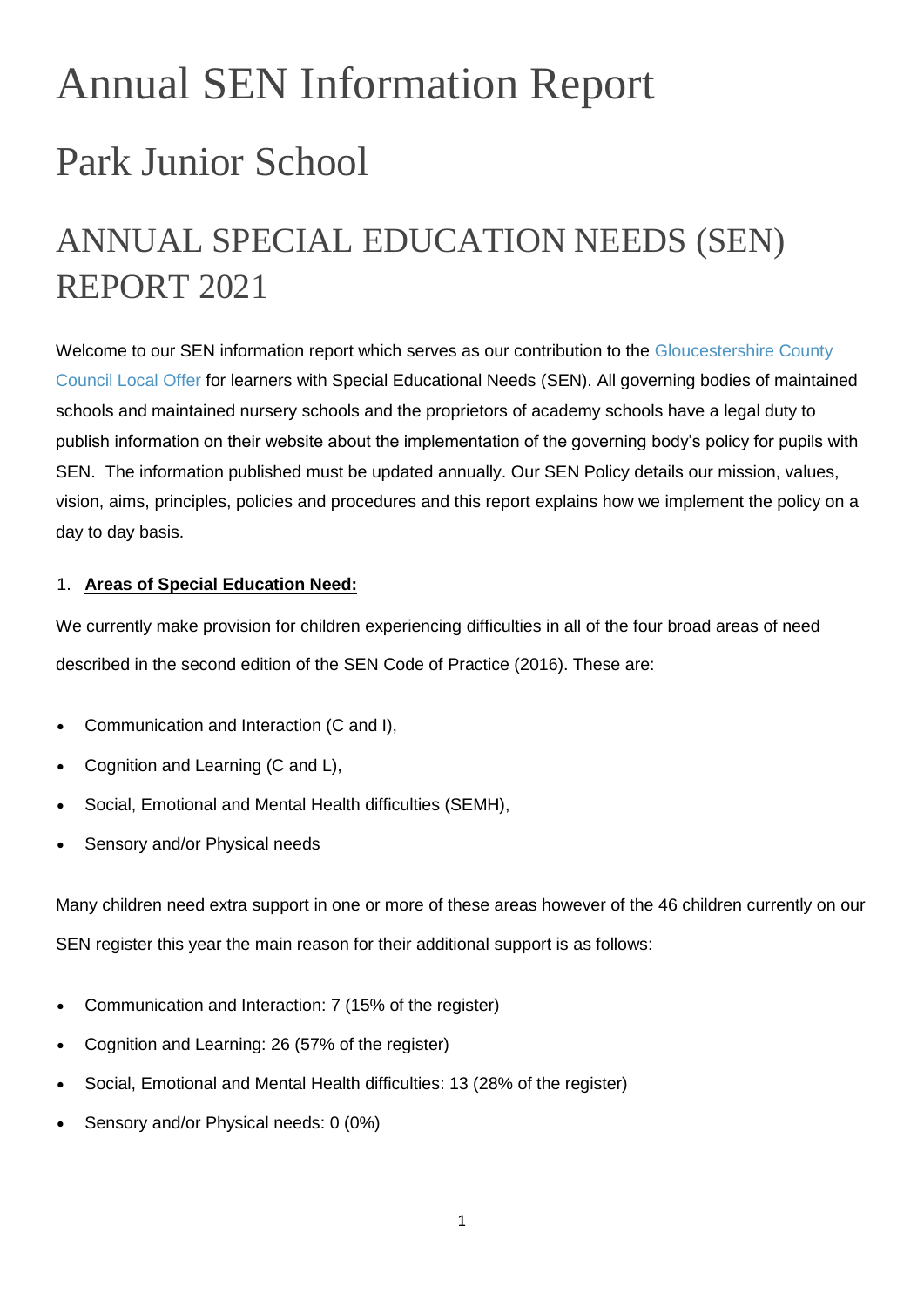It is important to realise that although these are the primary needs (main reasons) for additional support these children may also require extra support in other areas too. For example, a child with autistic spectrum disorder may need support in all four areas.

# 2. **Identifying and assessing children with SEN and assessing their needs**

Many pupils, at some time in their school career, may experience difficulties which affect their learning; these difficulties are often short-term but may be long-term and require on-going support. We aim to identify and meet these needs as they arise and provide teaching and learning contexts which enable every child to achieve his or her full potential.

A child may be identified as having additional needs usually through one or more of the following:

- The school's system for regularly observing, assessing and recording the progress of **all** children.
- Child's concern.
- Teacher' concern.
- Parents' concern.
- Outside agencies' concern.

Identification includes the use of high quality assessment and, where necessary, may include more specialised assessments from external agencies and professionals.

#### **New Arrivals**

When we receive a child with identified SEN from a different setting, staff (the class teacher, Teaching Partner(s)(TPs) – also known as Teaching Assistants (TAs) - and/or SENDCo) will liaise with the relevant adults (previous teacher, SENDCo etc), parents (or carers) and child to ensure a smooth transition.

# **Transition from Year 2 to Year 3**

Each year, the Year 3 class teachers attend the Stonehouse Park Infant School's summer term structured conversations (\*extended parent meetings focussing on the whole child not just their academic progress) to ensure that our school staff have a complete picture of the child before they start with us. In addition to this,

2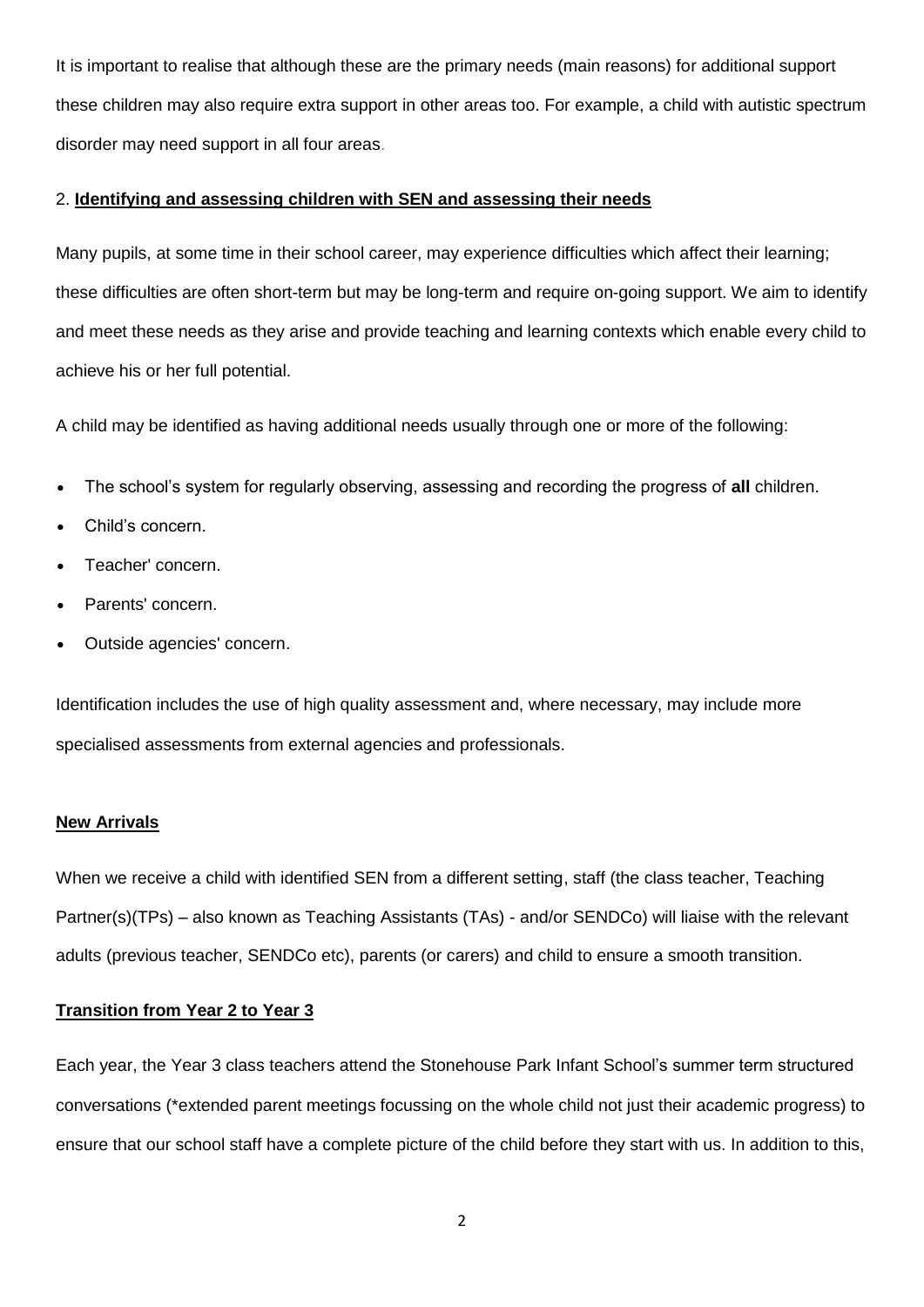at this time of year, our SENDCo meets with the Infant SENDCo and teachers meet with each other, again to ensure there is a full understanding of the needs of every child.

This year, due to COVID 19, structured conversations did not take place at the Infant school and so we were unable to attend. However, the other elements of the transition were still able to go ahead and where possible, in line with Government guidance and parental confidence, some meetings with new parents of children with SEND still took place either by telephone or face to face.

# **3**. **Involving parent/carers and their child(ren)**

#### **Parents/Carers**

We have an "open door" policy and always welcome and encourage parental input; parents/carers know their children best and we listen and understand when they express concerns about their child's development. Equally as important is listening to and addressing any concerns raised by children themselves.

The most important relationship in the school's educational partnership is between the parent/carer and the class teacher and any discussions about any aspect of a child's progress or development should always be with the class teacher. Should a parent feel concerned about the provision being made for their child they should therefore always first discuss it with their child's teacher. Every effort will be made to address the concern at this stage with the involvement of other staff (e.g. The SENDCo) if appropriate. However, in the very unlikely event of this being unsuccessful we have a complaints procedure that is detailed in our complaints policy.

#### **Structured Conversations\***

1

<sup>1</sup>For parents with children with additional needs, we hold structured conversations 3 times a year. Two of these meetings coincide with parents' evenings. However, there is an additional meeting for parents with children with SEN in Term 6. The aim of these meetings is to review the child's progress against their

<sup>&</sup>lt;sup>1</sup> \*These meetings are similar to parents' evening meetings but are longer and will often be attended by other significant appropriate adults along with the teacher (e.g. Teaching partners, SENDCo, other professionals).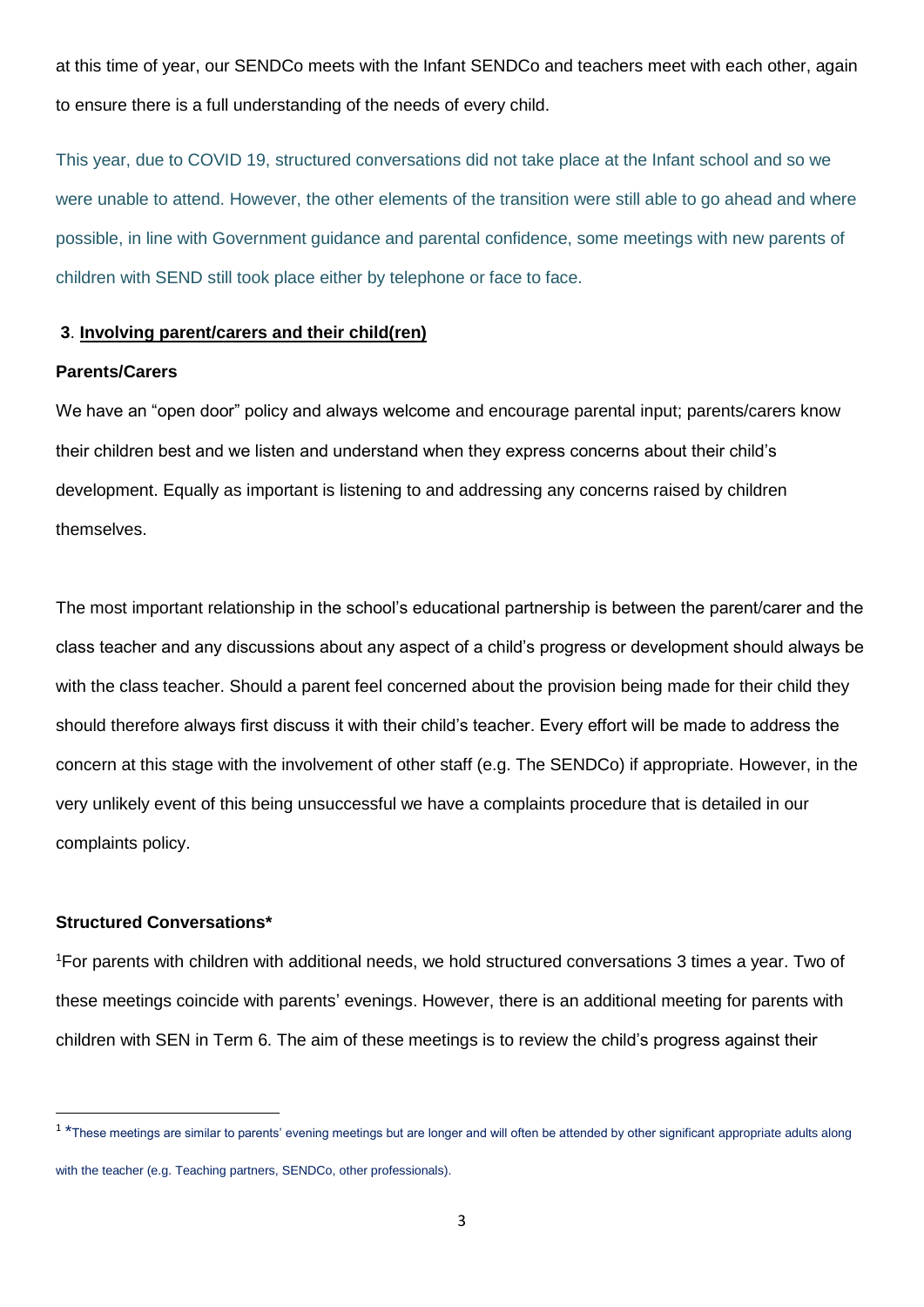specific targets (academic and other) on their My Plans, My Plan+ or Educational Health Care Plan (EHCP) and decide the next steps to be taken to continue to accurately meet their individual needs. The views of children are gathered for these meetings so they can take an active role in their learning.

#### **Pupil Voice**

At Park Junior School we believe it is vital that children play an active role in their education. We enable them to do this by regularly collecting their views on the curriculum we deliver; giving them opportunities to work with peers and adults to ensure they make the right level of progress; having high expectations of what they can achieve as well as giving them time to reflect upon their own learning, improve it and actively work towards achieving their personalised targets.

#### **My Profile**

At the start of every year, every child is given the time to complete a **My Profile.** This document details what is important to them as a person; their hopes and goals, what people like and admire about them and what helps/does not help them. This information means we have a really rounded picture of each child and can use this to plan in learning opportunities that engage our children as well as tailor the support we give to meet their individual needs (both academic and other). The **'My Profiles'** are reviewed throughout the year so children are able to reflect upon their previous comments and make changes, where applicable. New arrivals to the school during the academic year are also given the opportunity to complete a **My Profile** document.

#### 4. **Teaching children with SEN**

#### **In the Classroom**

In order to make progress a child may often need a lesson, and the activities within it, to be adapted to meet their specific needs. This may involve altering the learning that is expected of that child at that time compared to their peers, changing the teaching style, providing different resources or altering how children are grouped during the lesson.

4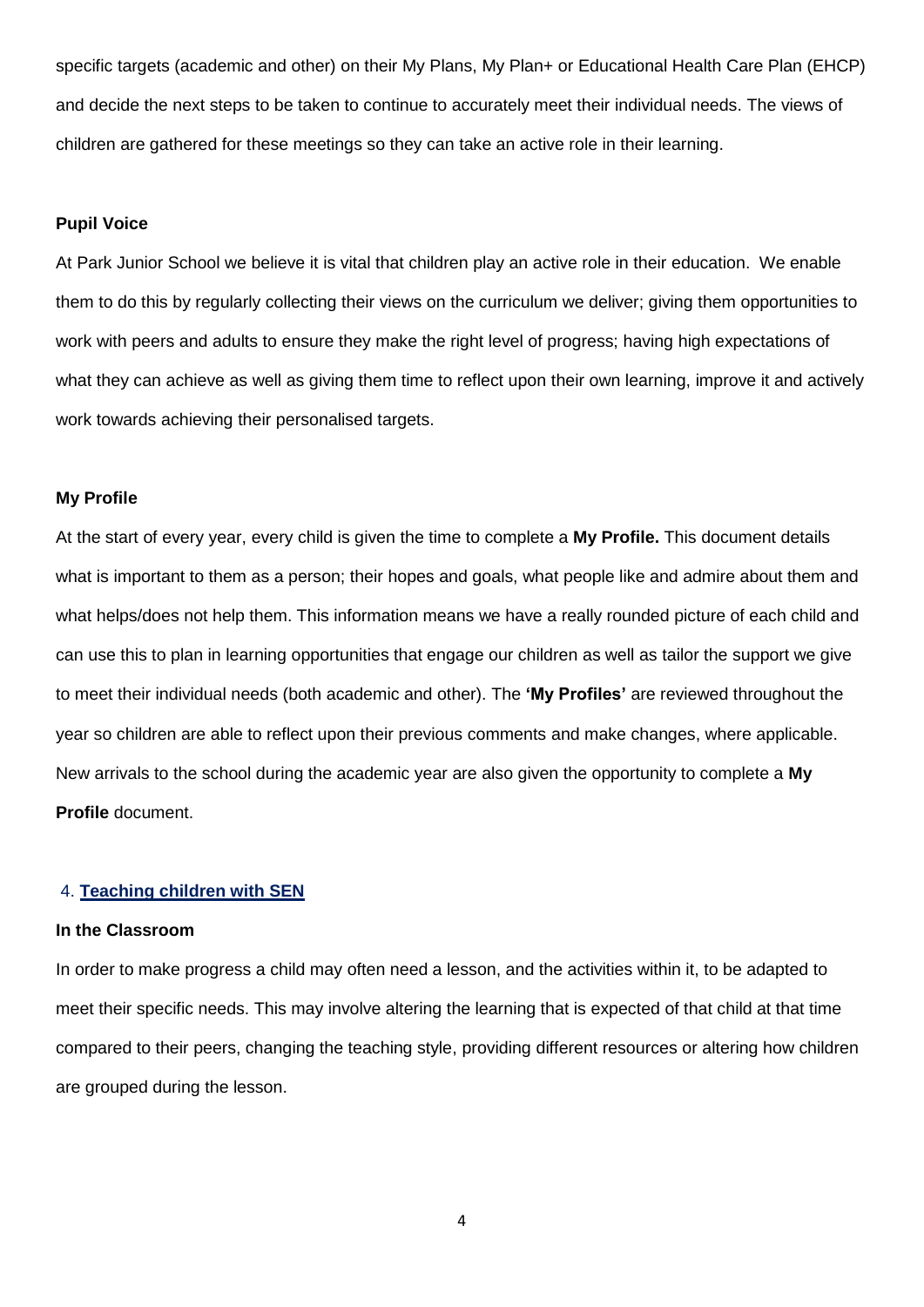This year, for example, the following resources have been provided, when applicable:

- Individual work stations
- Coloured overlays
- Coloured reading rulers
- Ear protectors
- Stress toys
- Writing guides
- Writing slopes
- Specific pencils and grips
- **Ridged rulers**
- Individual visual timetables
- Individual social stories
- Relaxation/nurture tent and toys
- Weighted blankets
- Posture aids

# **Staff experience includes:**

- Specific learning difficulties (including autistic spectrum disorder, dyslexia, dyspraxia and attention deficit disorders)
- Physical intervention programmes for gross and fine motor skills e.g. Fizzy.
- Phonics
- Mental Health first aid
- Intervention programs such as Dancing Bears, Rapid Reading and Project Code X, Precision Teaching, pre-teaching and over-learning.

# **Training**

Training of all staff is on-going and flexible in order to meet the current needs of our SEN pupils. Training has been delivered either by the SENDCo or specialists in the subject area.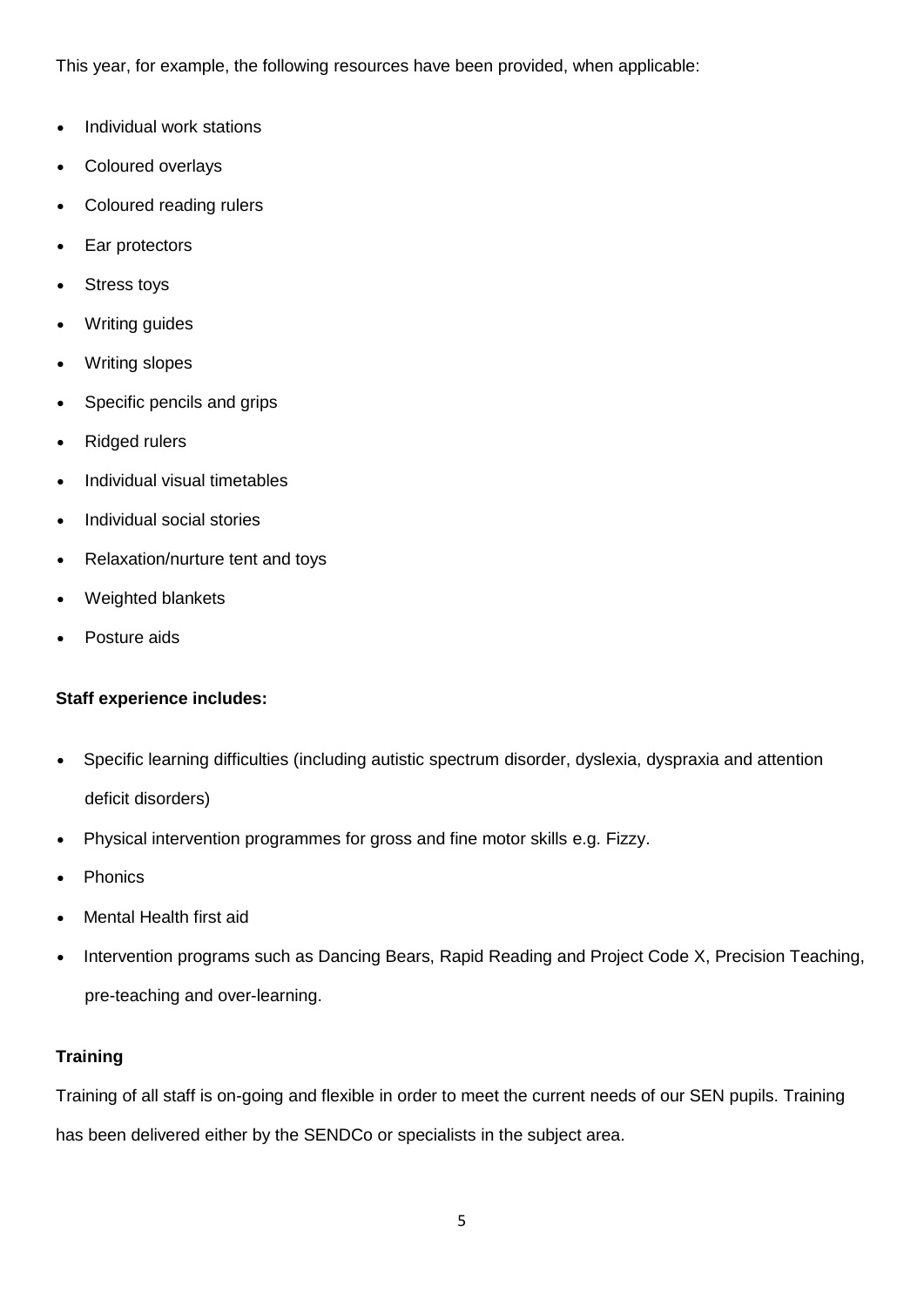This year the SENDCo has:

- Attended virtual SENDCo county training sessions
- Liaised with the Advisory Teaching Service (ATS), Educational Psychologist, Speech and Language Therapists and Gloucestershire County Council SEND Casework Team.

**Staff meetings** have been delivered by either the SENDCo, other staff or visiting experts on:

• Supporting children with Social, Emotional and Mental Health (SEMH) needs.

Teachers have also had the opportunity to work alongside the Educational Psychologist and ATS to further enhance their knowledge and understanding of SEN.

## **Outside agencies**

As required specialist expertise was secured through referrals to:

- Educational psychologist
- General Practitioners
- **Paediatricians**
- Speech and Language Therapists
- Occupational therapists
- Advisory teachers
- Social care
- School nurse
- **Early Help**

In addition to this, teachers have had the opportunity to work alongside other professionals which has supported their own skills, knowledge and understanding.

As needed, children receive additional support through intervention within or outside the classroom. The support may be individual or in a small group and will usually occur for a minimum of six weeks but may be for a shorter or longer time. Interventions that have helped children this year include: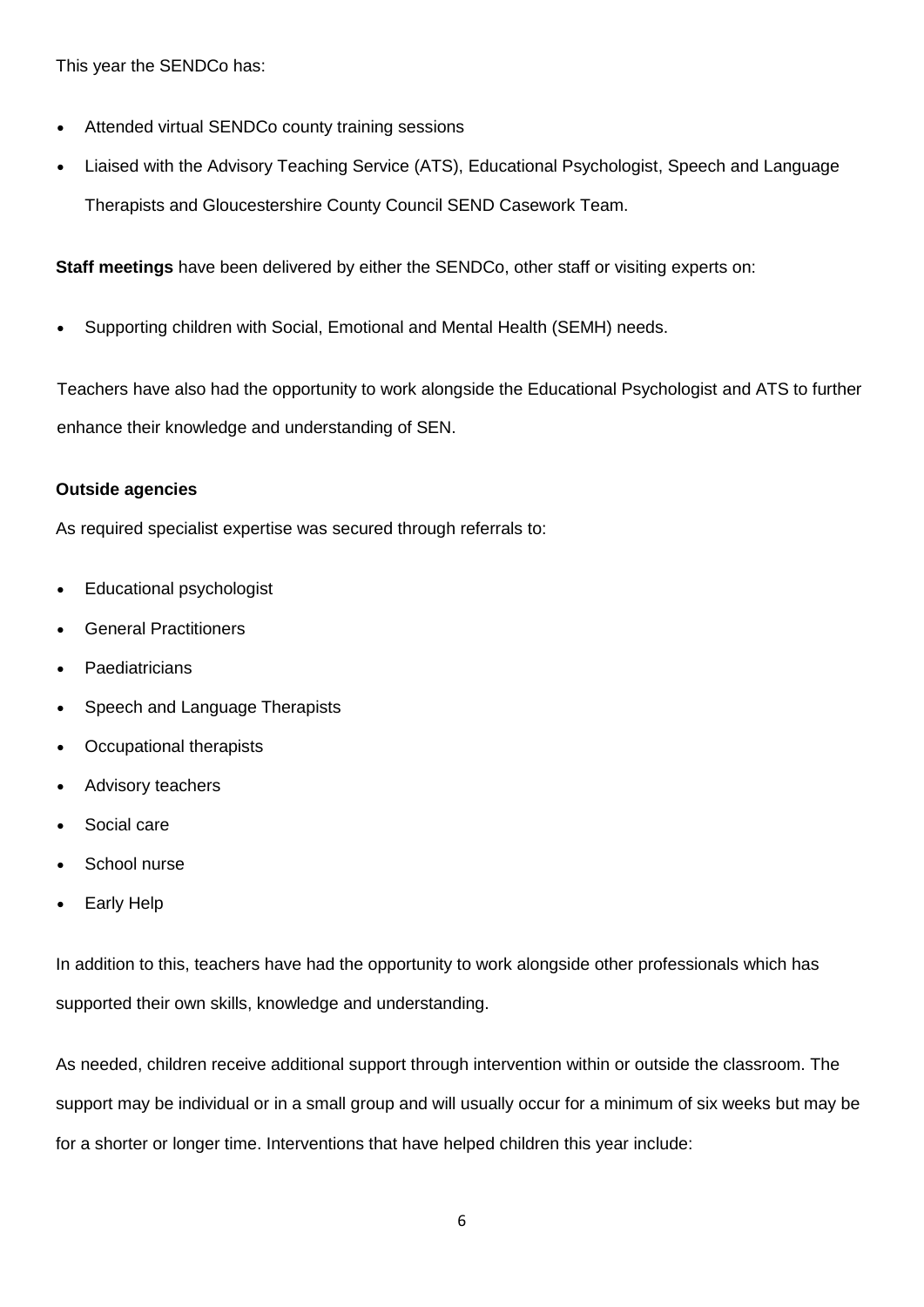- One to one and small group reading, spelling and maths support.
- Nessie (Dyslexia Spelling and Reading Programme).
- Fizzy (a fine and gross motor skills programme).
- Dancing Bears and Precision Teaching interventions
- Social and emotional interventions to develop children's emotional literacy by the Emotional Literacy Support Assistant (ELSA).

#### **5. Assessing and reviewing progress**

The SEN Code of Practice Second Edition, 2016 and the Gloucestershire Intervention Guidelines 2016 describe how to manage a graduated response and process which allows a picture of need and support to be built up for each child with SEN. This "Assess, Plan, Do, Review" cyclical identification and intervention process puts parents and children at the heart of every stage so that needs are identified early and appropriate support, help and interventions are put in place to enable all pupils to achieve their full potential ensuring that the gap between them and their peers is closed. This approach is used at Park Junior School and is detailed in our SEN Policy.

The effectiveness of the learning of children with SEN is assessed through our whole school systems of teacher assessments (daily, weekly and termly); termly pupil progress meetings with the Senior Leadership Team and the mapping of the impact of provision.

#### **6. Transitions and preparation for adulthood**

This year the Year 2 pupils' transition from the Infant school to our Year 3 has been enabled by: teachers attending lessons to observe teaching and learning in Year 2 to aid decisions made about provision for these children; Year 2 and Year 3 teacher meetings to discuss needs and provision; extra visits to Park Junior School for Year 2 SEND children; a whole class transition morning and Forest School and PSHE sessions.

Transition to secondary school was supported by:

- providing whole class and small group intervention sessions to help prepare children for the move;
- attending summer school sessions with their secondary school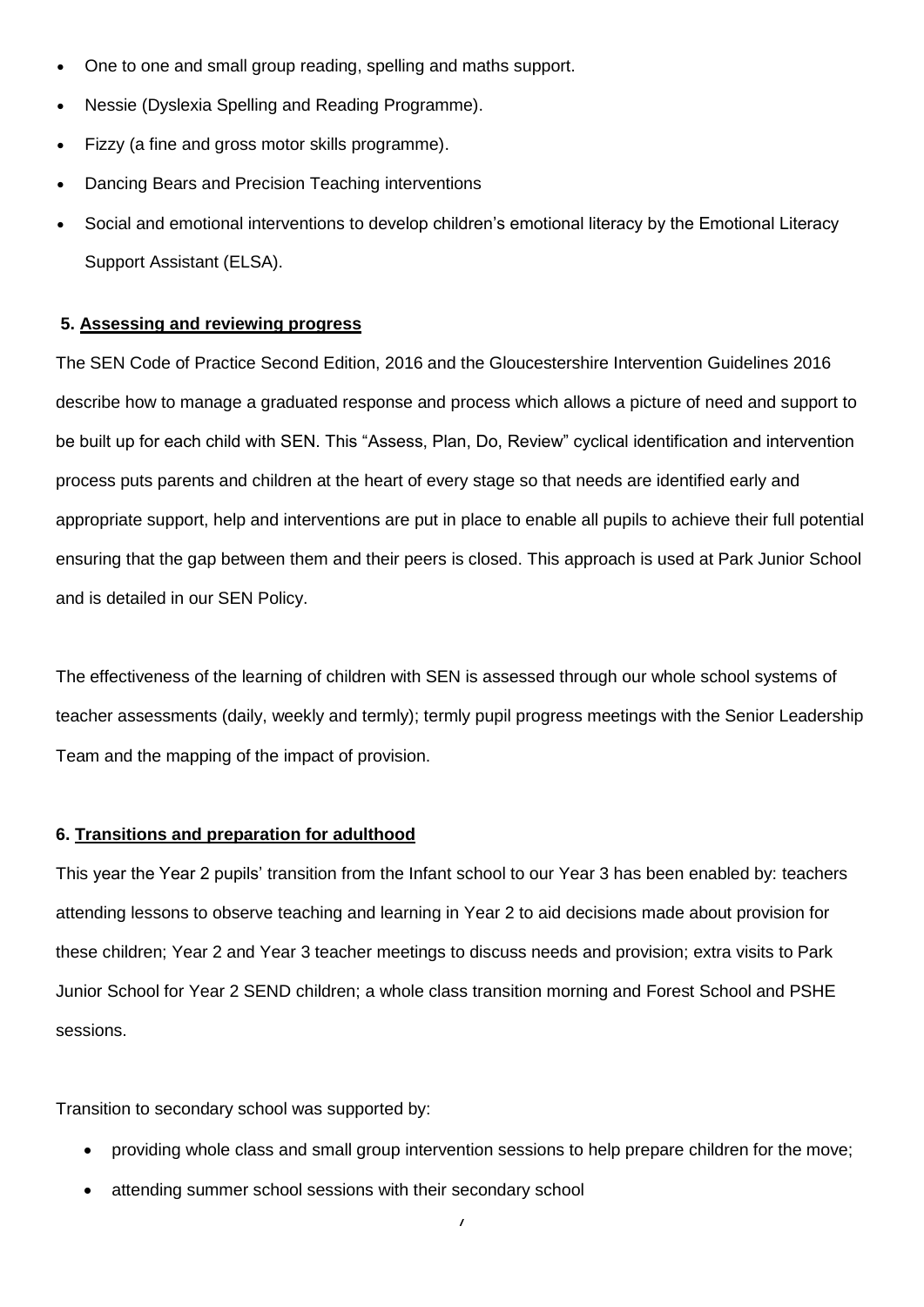• the Year 6 teachers attending meetings with the Maidenhill SENDCo and the Head of Year 7.

Preparation for adulthood is an integral part of many aspects of our school life. In lessons children learn vital skills including how to be safe and healthy, and how to manage their academic, personal and social lives in a positive way along with an increased understanding and awareness of religious and environmental issue.

#### **7. Inclusion**

Inclusion is at the heart of everything we do. Wherever possible every child is included in every activity within the school unless to do so would cause the child distress or discomfort. Through this involvement most of our children make significant progress in their social skills, confidence/self-esteem and physical development. We achieved this through: encouragement, adult support (on a 1:1 basis if necessary), parental engagement and targeted invitations to clubs aimed at developing the whole child. This year highlights have included: the inclusion of SEN children in elections to our School, Eco and Sports councils, in sports day and the successful inclusion of SEN children in extra-curricular sports clubs such as cricket and athletics.

## **8. Additional emotional, social and pastoral Support**

We have trained an **ELSA (Emotional Literacy Support Assistant – Mrs Marshall)** on site; this role enables us to support the emotional needs of our pupils from within our own resources. We know that children and young people learn better and are happier in school if their emotional needs are also addressed. This role enables us to provide programmes of support for pupils who have difficulties understanding, identifying and managing their emotions so that they can develop these skills and subsequently become more emotionally resilient. This full time role has been developed because more and more of our children need this support to enable them to be in a place to learn. This provision forms part of the package of support we provide to meet the needs

8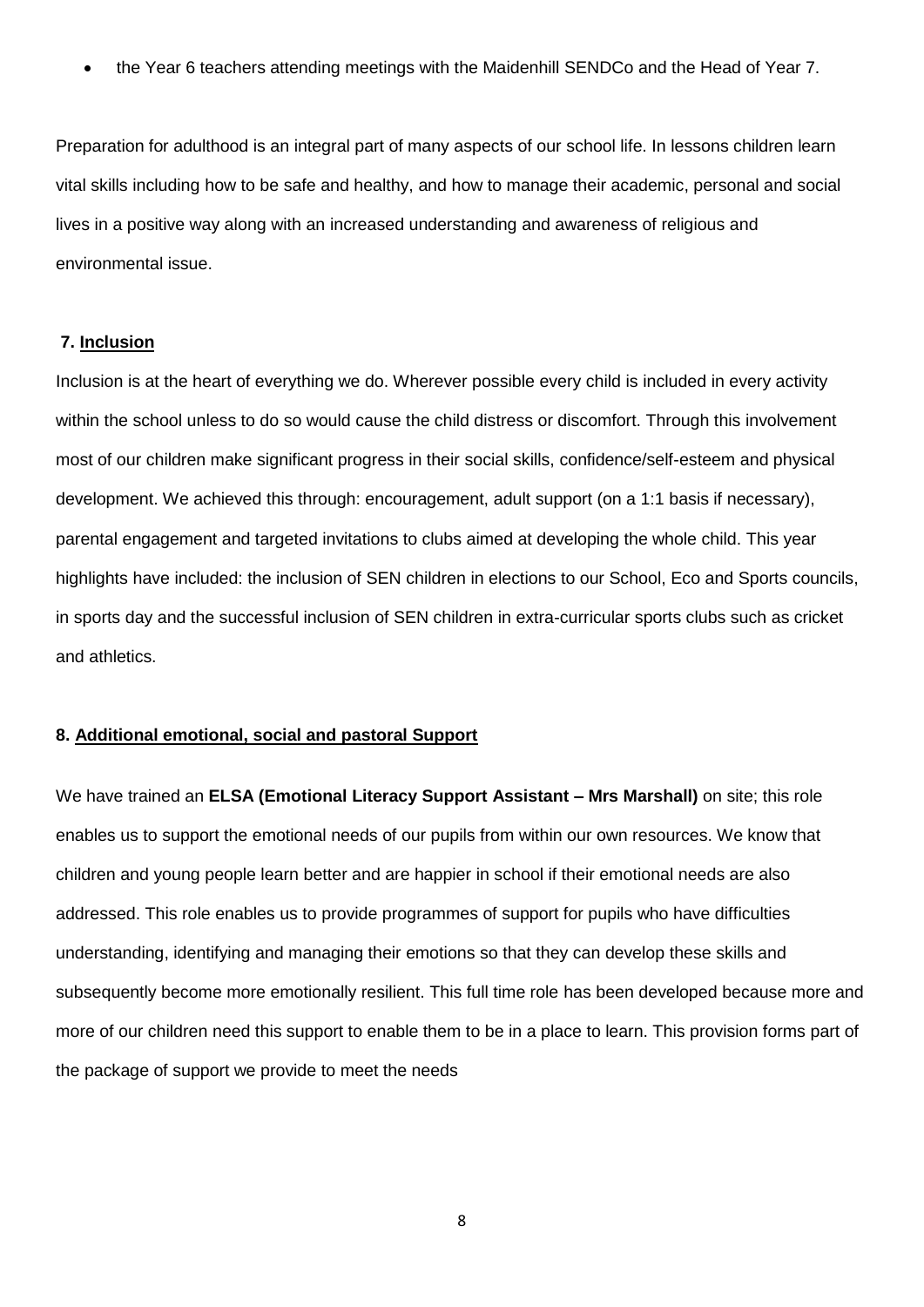In addition to the social and emotional interventions and activities detailed above, we also support parents through signposting them to outside agencies such as Families First and Children and Young People's Services.

# **9. Working with other organisations**

In order to meet the needs of our SEN children and their families we have extensive contact with other organisations. This can include attending:

- Social Care core meetings and conferences.
- Team around the family meetings for children where extra family support is needed; this typically includes the health visitor, the teacher, the parent, the school nurse, the family support worker, the social worker and a member of the Early Help team.

# 10. **Accessibility Plan**

Please see our Accessibility Plan to see detailing the steps we taken to ensure disabled pupils are able to access the school. This includes the following:

- How access will be developed to the physical environment of the site
- How access to all areas of the curriculum offered by the setting will be improved.

# **11. Contacts**

For further information about this report or our SEN Policy please contact our SENDCo:

Mrs Lynne Robbins– Tel: 01453 823108

Our SEN Governor is Mr Chris Poole who may be contacted via the school office.